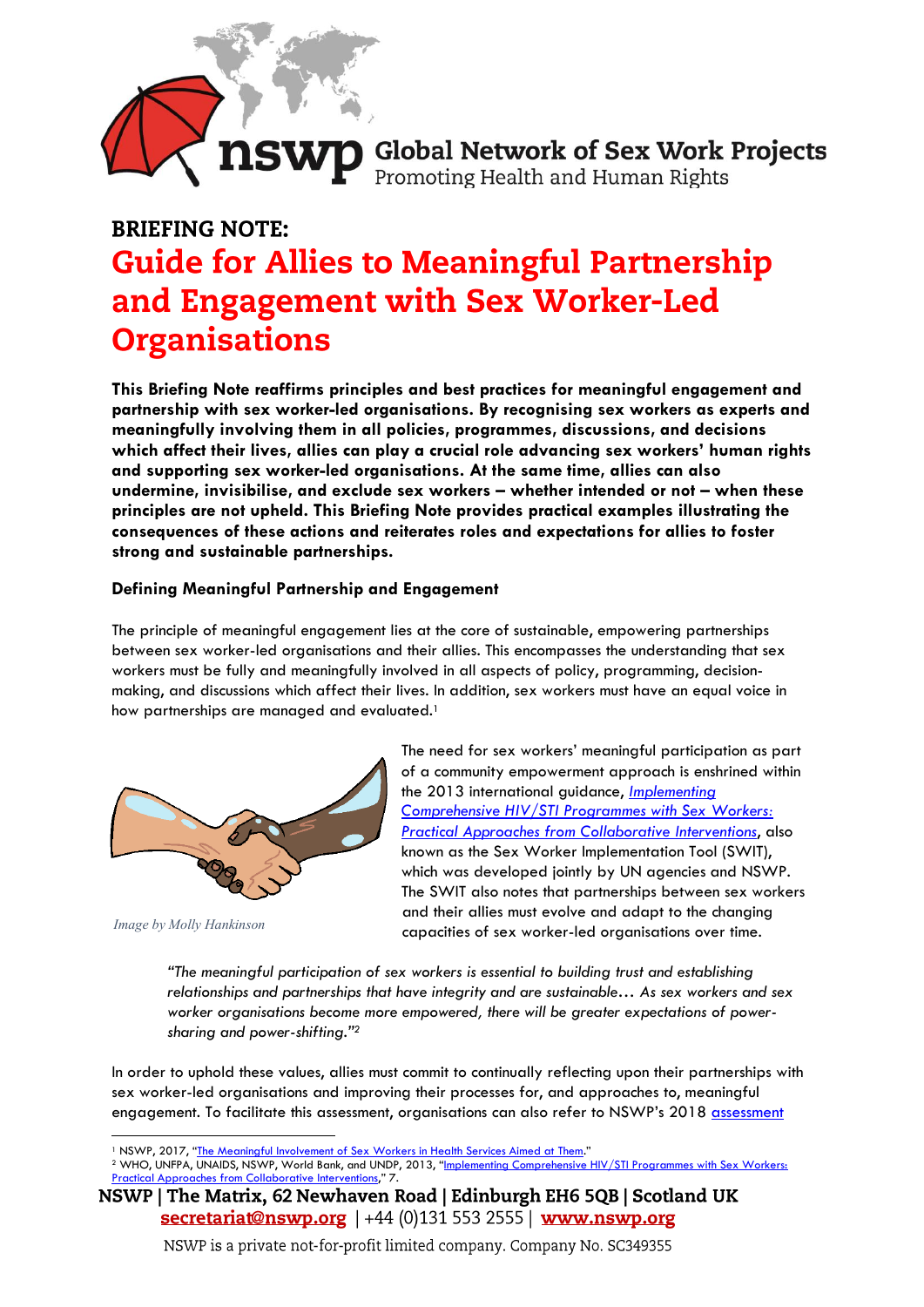

tool [for meaningful involvement,](https://nswp.org/resource/nswp-briefing-notes/meaningful-involvement-sex-workers) which provides a guide for organisations to determine whether they are meaningfully involving sex workers, and for sex worker-led organisations to determine whether they are being meaningfully involved.

## **Recognising Sex Workers as Experts**

The recognition of sex workers as experts in their own lives and work is an essential component to meaningfully engaging and partnering with sex worker-led organisations. <sup>3</sup> Sex workers possess substantial expertise, experience, and knowledge, not only surrounding the challenges faced by their communities, but also of their communities' strengths. Sex workers are therefore ideally positioned to raise awareness of the structural, economic, and social barriers impeding the realisation of their human rights, as well as identify and advocate for strategies which address their communities' needs.

Allies should not only engage with sex workers as consultants, speakers, researchers, educators, and programme managers, but as equal collaborators. Allies must also acknowledge sex workers' wide range of skills and expertise which extend beyond the topic of sex work. Sex workers' expertise should always be remunerated at the same level as other remunerated experts.



*Image by Molly Hankinson*

#### *Deferring to Sex Workers' Voices*

Sex workers' voices and expertise must be prioritised and amplified within all platforms, discussions, and decision-making processes which concern them. Sex workers must also be given the opportunity to decide how and by whom they are represented in these processes. Allies must never assume that their own proximity to sex workers or second-hand knowledge permits them to speak or make decisions on behalf of sex workers.

*Example:* For a previous Commission on the Status of Women (CSW) event co-sponsored by NSWP and allies, allies nominated sex worker speakers without consulting NSWP first. Although unintentional, this action was perceived as undermining the expertise of NSWP as a global network with close connections to sex worker leaders around the world. After discussing this issue, allies have since deferred to NSWP to identify sex worker speakers for all cosponsored CSW events. In 2021, NSWP and allies successfully co-sponsored a parallel event at CSW65 consisting of a panel of 3 sex workers and 3 allies.

#### *Valuing Sex Workers' Research Contributions*

Sex worker-led organisations have made invaluable contributions to the realm of research, policy discussions and international guidelines, forming a rich and compelling evidence base grounded in the lived experiences of diverse sex worker communities. Spanning a range of topics and regions, this evidence base has documented not only the challenges and impacts of harmful policies and practices, stigma, and discrimination, but also the achievements of sex worker-led organisations and best practices for engagement.

The SWIT remains one of the most lauded examples of sex worker-led organisations' contributions to international guidelines, serving as a template for other key population implementation tools. At the same time, sex worker-led organisations have continued to create new resources and advocacy tools

<sup>&</sup>lt;sup>3</sup> NSWP, 2020, "[Smart Guide: Recognising Sex Workers as Experts](https://www.nswp.org/resource/nswp-smart-guides/smart-guide-recognising-sex-workers-experts)."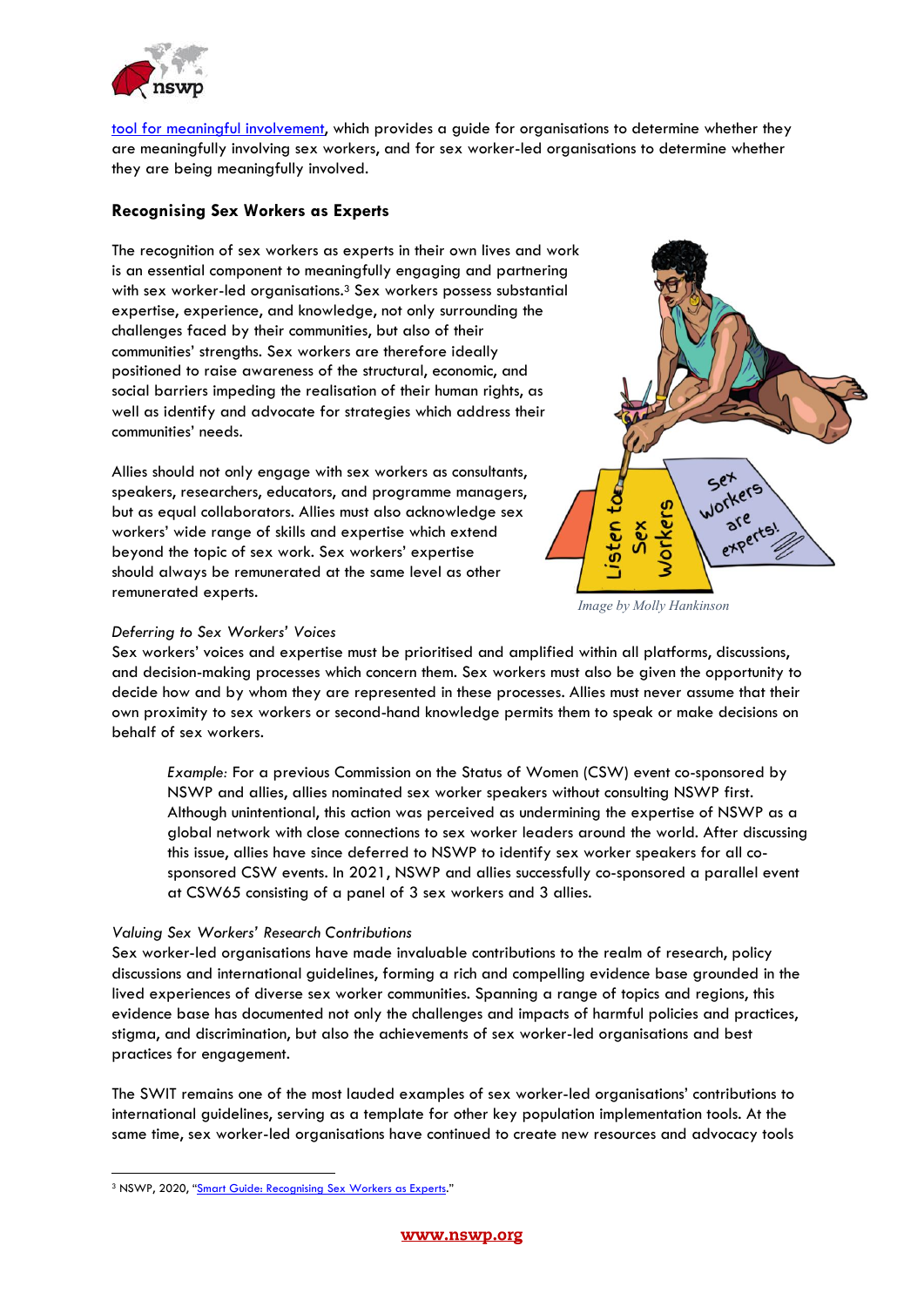

which have not received equal recognition. NSWP's [Resource Library](https://nswp.org/resources) aggregates an array of community-led research, publications, and guidelines which can be used to support the work of both sex worker-led organisations and their allies. Relying solely on evidence provided by academics and policymakers not only overlooks the complex and diverse realities of sex workers' lives and denies their expertise, but can also reinforce myths and misinformation about sex work.

# **The Role of Allies**

When allies commit to meaningfully engaging with sex workers and recognising them as experts, they can play a critical role in advancing the realisation of sex workers' human rights and building the capacity of sex worker-led organisations. However, this commitment requires concerted efforts to implement these principles in practice and learn from past missteps.

#### *Facilitating Inclusion in Advocacy and Policymaking Spaces*

Allies can play a key role in facilitating access to spaces which have historically excluded and denigrated sex workers, such as women's movement platforms. Thanks to partnerships developed within the women's movement, including through the Sex Worker Inclusive Feminist Alliance (SWIFA), sex workers have been increasingly involved in international women's rights policy platforms, such as CSW and the Generation Equality Forum, and have strengthened their engagement with CEDAW processes.

At the same time, sex workers are still regularly overlooked and excluded by established allies. Even when unintentional, this exclusion has negative consequences both for sex workers themselves, and for the sustainability of partnerships.

> *Example*: In 2020, a global feminist alliance led by an NSWP ally drafted a statement calling for a Feminist COVID-19 policy. NSWP was not given the opportunity to provide input during the drafting stage of the document. As a result, the statement excluded sex workers and women who use drugs from their list of groups who are disproportionately marginalised by the COVID-19 pandemic. While the collective refused to amend their statement to explicitly include sex workers and women who use drugs, following discussions with NSWP, they agreed to publish an additional statement of inclusion listing these populations. This incident highlighted that even in the presence of allies, sex workers must still fight for visibility in statements and policies which concern them.



Allies must consistently and proactively advocate for sex workers' inclusion in all stages of advocacy, policy-development, and decision-making processes – even when it may not be comfortable or convenient for them. When allies treat sex workers as an afterthought, failing to inform them of advocacy opportunities or include them in ongoing engagements, they reinforce systemic exclusion and erode trust.

#### *Promoting Sex Workers' Active and Equal Participation*

Where sex workers are invited to participate in programming, policy-development, and decisionmaking platforms, their participation often remains tokenistic and superficial. <sup>4</sup> In some cases,

<sup>4</sup> NSWP, 2020, "[Shrinking Spaces and Silencing Voices](https://www.nswp.org/resource/nswp-briefing-papers/briefing-paper-shrinking-spaces-and-silencing-voices)."